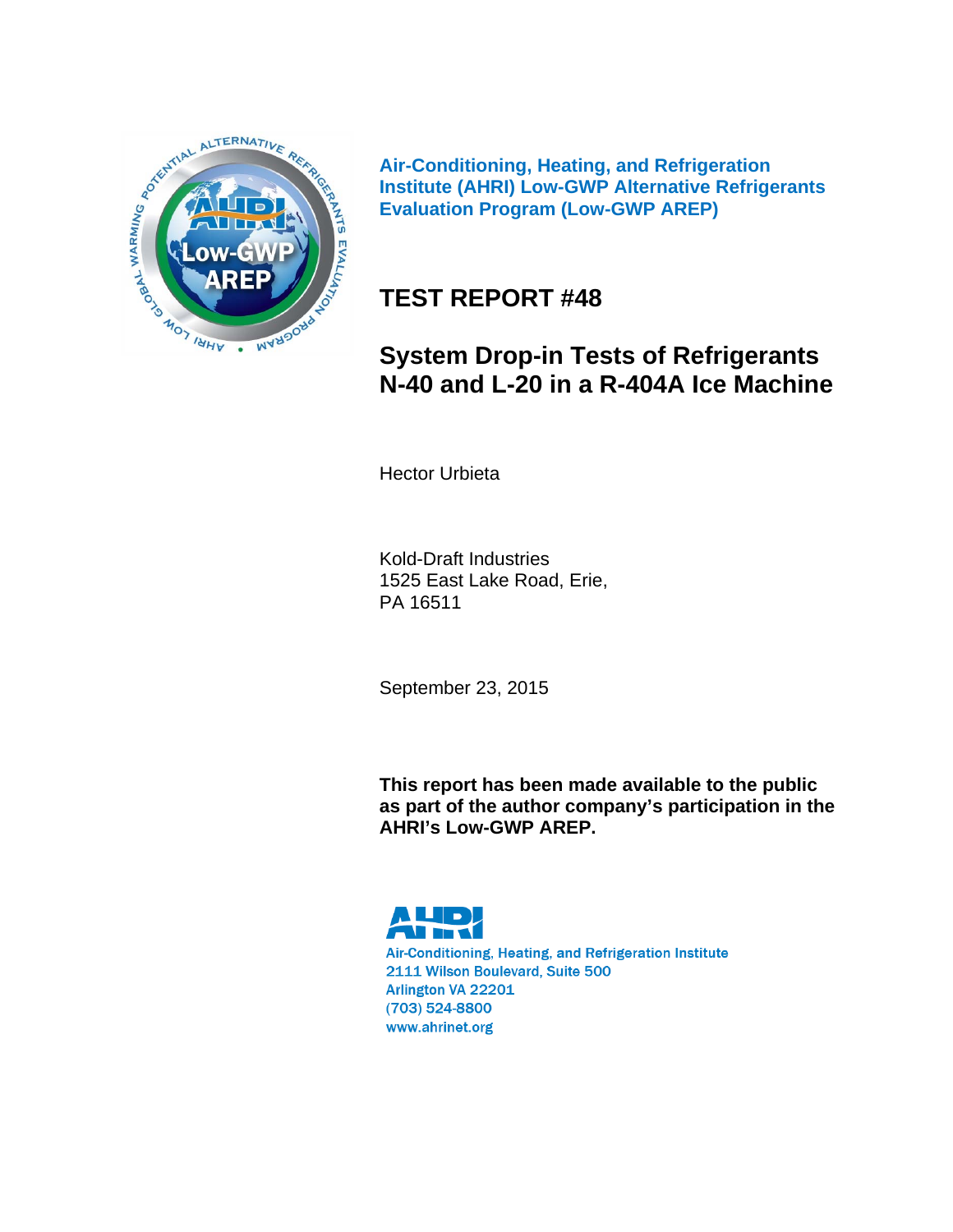#### 1. Introduction:

The ice machine used for this application is the GT564RC with a remote condenser. Ice harvest is about twice per hour and information collected was throughout three cycles. Test facilities are located on site with three test rooms. Refrigerants covered in this report are R-404A, N40, and L20.

#### 2. Details of Test Setup:

#### a. Description of System

The GT564RC ice machine with the remote condenser was the system used to test the refrigerants. The weight of ice per day for this system in  $90^{\circ}F/70^{\circ}F$  conditions is 429 pounds and in 70°F /50°F conditions the production is 489 pounds. The test was run under the  $90^{\circ}F/70^{\circ}F$  conditions for this system. Energy associated with this machine in the 90°F /70°F condition is at 5.14 kWh per 100 pounds. The refrigerant used for this ice machine is R-404A at a 112 ounce charge. The system uses a Tecumseh compressor (model AKA9455ZXD) with polyolester oil.

#### b. Description of Modifications to System

Initially there was a thought of changing the TXV setting for the different refrigerants. The ice produced was full and consistent in these 2-3 cycles which resulted in no change with the TXV setting for any refrigerant.

The refrigerant associated with this ice machine is R-404A. The charge for this system is at 112 ounces. Since the system is a remote condenser the charge remained at 112 ounces for N40 and L20. There was no change in refrigerant charge when the refrigerants were removed and replaced with the next refrigerant to test.

#### c. Description of Tests Conducted

Tests were conducted in accordance with AHRI Standard 810 and ASHRAE Standard 29. Before conducting the actual test the ice machine was to run for about 2-3 cycles in order to reach steady state operation and this allowed seeing if any changes needed to be made. Test rooms were brought to 90°F ambient air, the first room for the ice machine and the second room for the remote condenser. The water temperature was set for 70°F and the ice machine was to run for 2-3 cycles to reach steady state. Upon completion the test began initially with R404A, then L20, and finally N40. Each refrigerant was tested and data recorded for three cycles after steady state was reached.

Instrumentation used was thermocouples (.75% accuracy above  $0^{\circ}$ C and 1.5% below  $0^{\circ}$ C), pressure transducers (.25% accuracy), and software to record necessary data throughout the test. The measuring points were low and high side system pressures and evaporator superheat, compressor superheat, and condenser sub cooling. Inlet and outlet temperatures were also recorded for the remote condenser. All ice harvested was weighed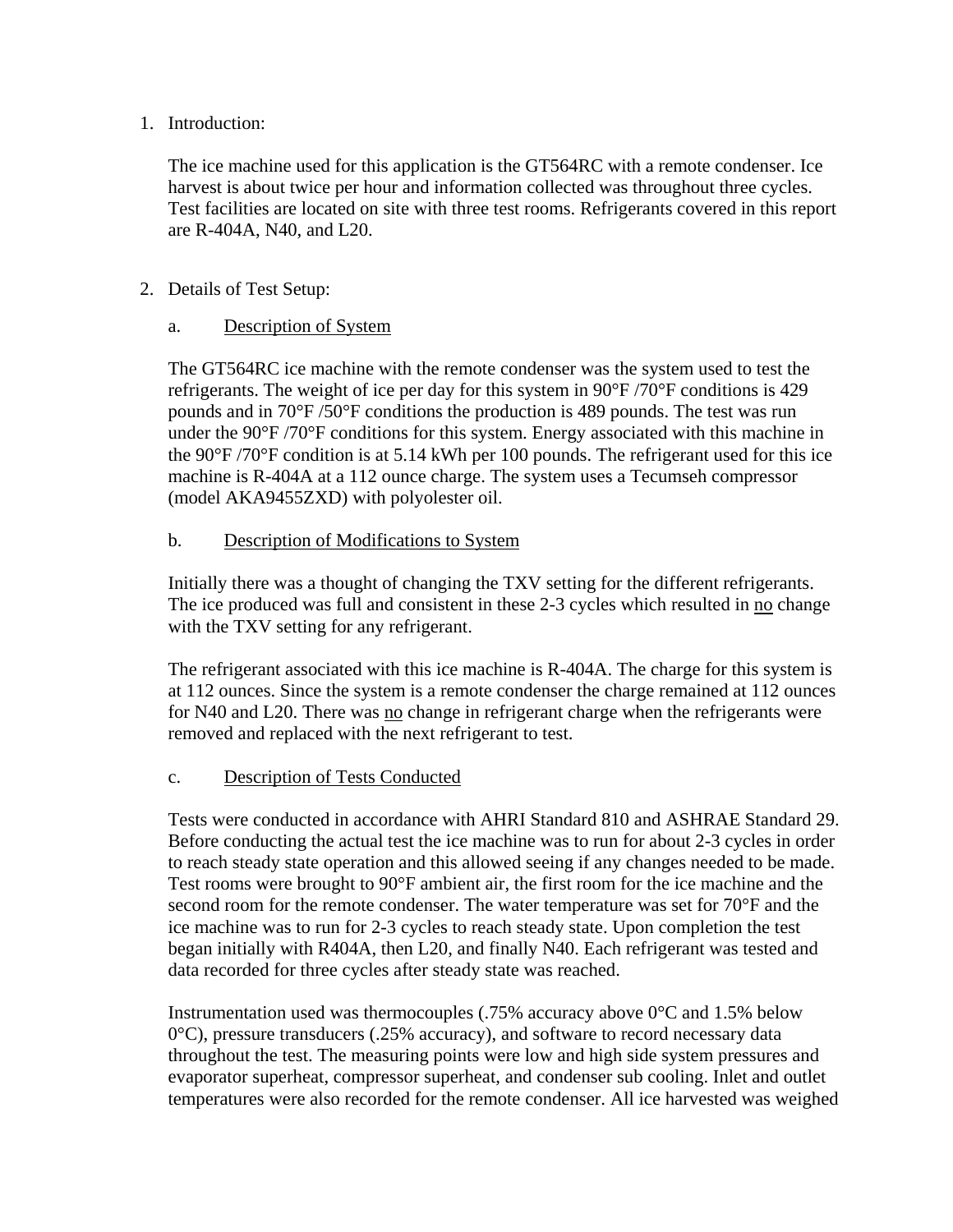after each cycle along with duration and defrost time for that cycle. The batch weight input into the software allowed for calculation of ice production and energy usage per 100 pounds of ice.

- 3. Results
	- a. Data Form

#### **Low\_GWP AREP SYSTEM DROP-IN TEST DATA FORM**

| Manufacturer:                                                                 |                                           |    |                                              |            |              | Manufacturer's Notation: |       |        |                                                   |       |
|-------------------------------------------------------------------------------|-------------------------------------------|----|----------------------------------------------|------------|--------------|--------------------------|-------|--------|---------------------------------------------------|-------|
| <b>Basic Information</b>                                                      |                                           |    |                                              |            |              |                          |       |        |                                                   |       |
| Alternative Refrigerant (If not proprietary,<br>composition as Charged, % wt) |                                           |    | N40                                          |            |              |                          |       |        |                                                   |       |
|                                                                               |                                           |    | Alternative Lubricant Type and ISO Viscosity |            |              | Polyolester (standard)   |       |        |                                                   |       |
|                                                                               | <b>Baseline Refrigerant and Lubricant</b> |    |                                              |            | <b>R404A</b> |                          |       |        |                                                   |       |
|                                                                               | Make and Model of System                  |    |                                              |            |              | GT564RC                  |       |        |                                                   |       |
|                                                                               |                                           |    | Nominal Capacity and Type of System          |            |              |                          |       |        | 500# Ice Machine with Remote Air-Cooled Condenser |       |
|                                                                               |                                           |    |                                              |            |              |                          |       |        |                                                   |       |
| <b>Comparison Data</b>                                                        |                                           |    | Base.                                        | Alt.       |              | <b>SI Units</b>          | Base. | Alt.   | <b>IP UNits</b>                                   | Ratio |
|                                                                               | Mode (Heating/Cooling)                    |    |                                              |            |              |                          |       |        |                                                   |       |
| Compressor Type                                                               |                                           |    | Reciproca                                    | Reciproca  |              |                          |       |        |                                                   |       |
|                                                                               |                                           |    | ting                                         | ting       |              |                          |       |        |                                                   |       |
|                                                                               | <b>Compressor Displacement</b>            |    | 0.07052                                      | 0.07052    |              | $m^2/$ min               | 2.49  | 2.49   | ft ^3min                                          |       |
|                                                                               | Nominal Motor Size                        |    | 3/4                                          | 3/4        |              | hp                       |       |        |                                                   |       |
| Motor Speed                                                                   |                                           |    | 3450                                         | 3450       |              | rpm                      |       |        |                                                   |       |
|                                                                               | <b>Expansion Device Type</b>              |    | <b>TXV</b>                                   | <b>TXV</b> |              |                          |       |        |                                                   |       |
| Lubricant Charge                                                              |                                           |    | 0.482                                        | 0.482      |              | kg                       | 1.063 | 1.063  | 1 <sub>b</sub>                                    |       |
| Refrigerant Charge                                                            |                                           |    | 3                                            | 3          |              | kg                       | 7     | 7      | 1 <sub>b</sub>                                    |       |
| Rate                                                                          | <b>Refrigerant Mass Flow</b>              |    |                                              |            |              | kg/min                   |       |        | lb/min                                            |       |
|                                                                               | Composition, at compr.                    |    |                                              |            |              | % wt                     |       |        |                                                   |       |
| inlet if applicable                                                           |                                           |    |                                              |            |              |                          |       |        |                                                   |       |
| Ambient                                                                       | Indoor                                    | db | 32.22                                        | 32.22      |              | $\mathcal{C}$            | 90    | 90     | $\boldsymbol{\mathrm{F}}$                         |       |
| Temps.                                                                        |                                           | wb |                                              |            |              | $\mathcal{C}$            |       |        | $\overline{F}$                                    |       |
|                                                                               | Outdoor                                   | db | 32.22                                        | 32.22      |              | $\mathcal{C}$            | 90    | 90     | $\overline{F}$                                    |       |
|                                                                               |                                           | wh |                                              |            |              | $\mathcal{C}$            |       |        | $\overline{F}$                                    |       |
| <b>Total Capacity</b>                                                         |                                           |    |                                              |            | W            |                          |       | Btu/hr |                                                   |       |
| <b>Sensible Capacity</b>                                                      |                                           |    |                                              |            | W            |                          |       | Btu/hr |                                                   |       |
| <b>Total System Power Input</b>                                               |                                           |    |                                              | W          |              |                          | W     |        |                                                   |       |
| <b>Compressor Power Input</b>                                                 |                                           |    |                                              | W          |              |                          | W     |        |                                                   |       |
| (EER)                                                                         | Energy Efficiency Ratio                   |    |                                              |            |              | W/W                      |       |        | Btuh/W                                            |       |
| (COP)                                                                         | Coeff. Of Performance                     |    |                                              |            |              |                          |       |        |                                                   |       |

#### **Other System Changes**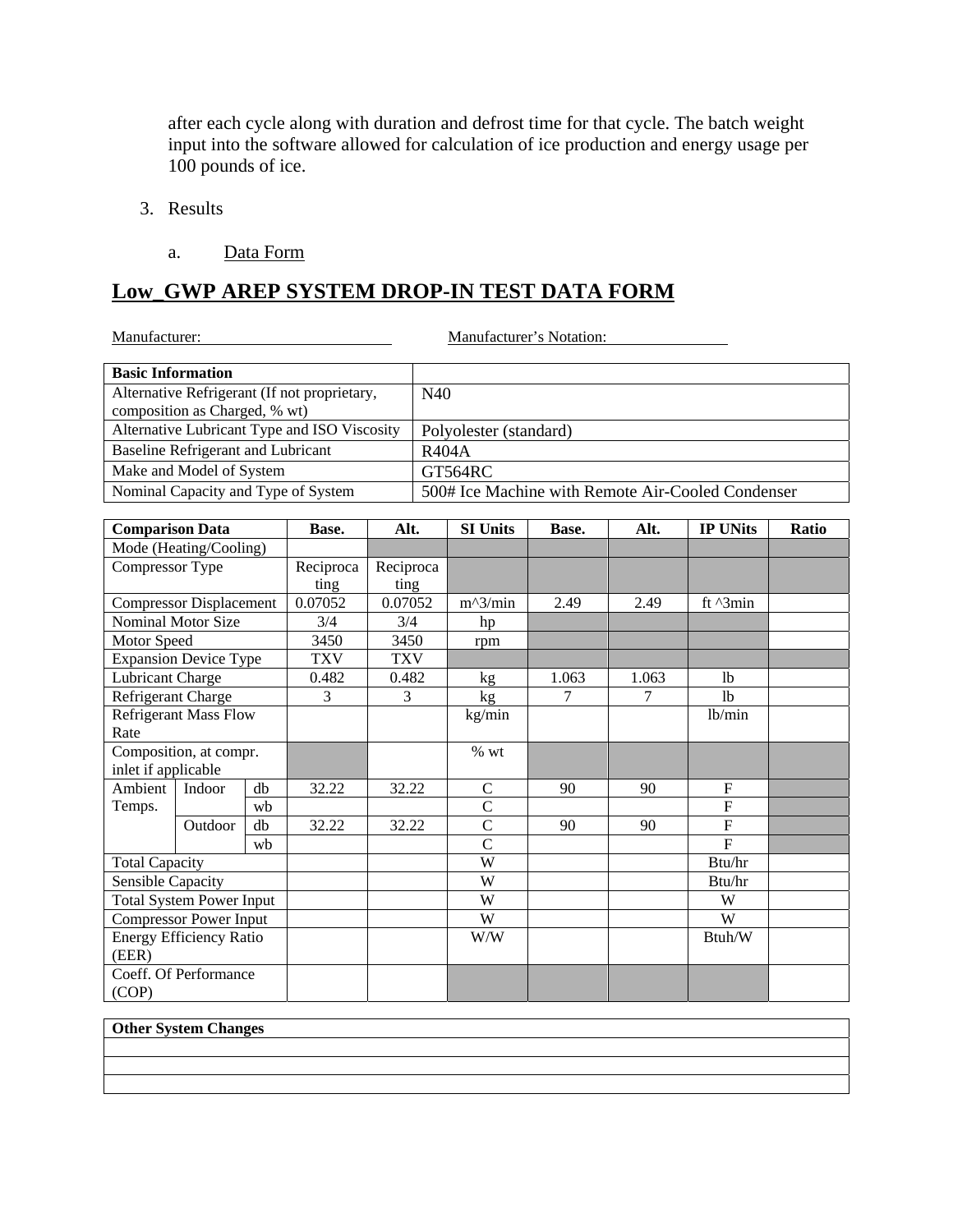| <b>System Data</b>                         | Base. | Alt. | <b>Ratio</b> |
|--------------------------------------------|-------|------|--------------|
| Degradation Coefficient – Cd               |       |      |              |
| Seasonal Energy Efficiency Ratio - SEER    |       |      |              |
| Heating Seasonal Performance Factor - HSPF |       |      |              |

**Note:** Cells that should not be filled in are shaded. Please fill in the blank cells, if applicable, with the appropriate information. Note that some information may not be required or even meaningful, depending on the type of equipment tested.

### **Low\_GWP AREP SYSTEM DROP-IN TEST DATA FORM**

Manufacturer: Manufacturer's Notation: **Basic Information**  Alternative Refrigerant (If not proprietary, composition as Charged, % wt) L20 Alternative Lubricant Type and ISO Viscosity | Polyolester (standard) Baseline Refrigerant and Lubricant R404A Make and Model of System GT564RC<br>Nominal Capacity and Type of System 500# Ice M 500# Ice Machine with Remote Air-Cooled Condenser **Comparison Data** Base. Alt. SI Units Base. Alt. **IP UNits Ratio** Mode (Heating/Cooling) Compressor Type Reciproca ting Reciproca  $\frac{\text{ting}}{0.07052}$ Compressor Displacement 0.07052 0.07052 m^3/min 2.49 2.49 ft ^3min Nominal Motor Size  $\begin{array}{|l|c|c|c|c|}\n\hline\n3/4 & 3/4 & \text{hp} \\
\hline\n\text{Motor Speed} & 3450 & 3450 & \text{rpm}\n\end{array}$ Motor Speed 3450 3450 rpm<br>Expansion Device Type TXV TXV Expansion Device Type TXV TXV<br>
Lubricant Charge 0.482 0.482 Pubricant Charge 1.0482 0.482 kg 1.063 1.063 lb<br>
Refrigerant Charge 3 3 kg 7 7 1 lb Refrigerant Charge 3 3 3 kg 7 7 lb Refrigerant Mass Flow Rate kg/min lb/min Composition, at compr. inlet if applicable % wt Ambient Temps. Indoor db 32.22 32.22 C 90 90 F wb C F Outdoor db 32.22 32.22 C 90 90 F wb C F Total Capacity **Btu/hr** New York 1989 and 1989 and 1989 and 1989 and 1989 and 1989 and 1989 and 1989 and 1989 and 1989 and 1989 and 1989 and 1989 and 1989 and 1989 and 1989 and 1989 and 1989 and 1989 and 1989 and 1989 and Sensible Capacity W Btu/hr Total System Power Input W W Compressor Power Input W Energy Efficiency Ratio (EER) W/W Btuh/W Coeff. Of Performance (COP)

#### **Other System Changes**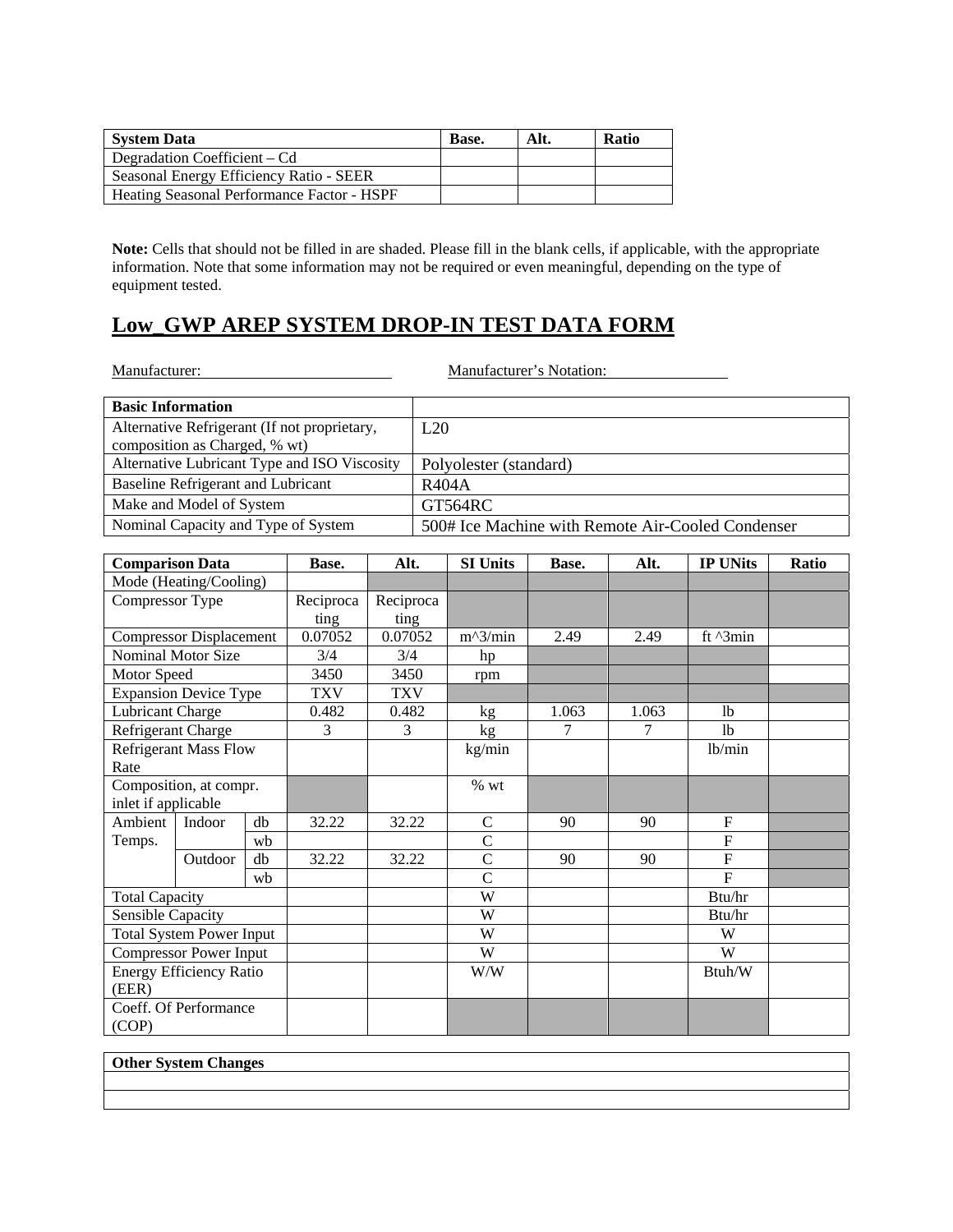Each refrigerant seemed to yield well amounts of ice in terms of weight and along with the consistency of identical ice across the evaporator plate. Weight ranged from 6.7 to 7.2 pounds per harvest with L20 being at 6.7, R404A at 7.2, and N40 in the middle. Pressures at suction and discharge stayed consistent each point in the cycle (start, end, and defrost) with L20 having the slightly lower pressures at defrost and start at the discharge location. L20 also had slightly lower temperatures at the inlet and outlet of the condenser for start and end times of the cycle.

Results for the evaporator superheat, compressor superheat, and condenser sub cooling stayed consistent for that particular refrigerant but varied when compared to each other. R404A had consistent evaporator superheat with a slight increasing towards the end. L20 had a higher increasing in the end and N40 had a random spike midway through the cycle at each of the three cycles and was consistent in time with the compressor superheat for that refrigerant. Negative superheat values shown in figures are due to the pressure transducer reacting faster than the thermocouples at the beginning of the harvest stage. When the pressures spike up, the thermocouple is just warming back up.

The reasons for the results in N40 are not known and don't really match with the ice production it made for its three cycles. The pressure temperature charts of each refrigerant provided by Honeywell were used for the software and look up tables for each refrigerant. N40 even resulted in better energy efficiency than R404A. L20 results did not make it into tier 1 for energy efficiency. Each refrigerant did prove to make good ice but N40 resulted in the better energy efficient refrigerant. Figures and tables with results during the test are shown below.

| <b>GT564RC</b>   | 90°F/70°F        |                   |  |  |  |
|------------------|------------------|-------------------|--|--|--|
|                  | Capacity[lb/24h] | Energy[kWh/100lb] |  |  |  |
| R404a (baseline) | 374.52           | 7.21              |  |  |  |
| L-20             | 357.33           | 7.42              |  |  |  |
| $N-40$           | 383.69           | 6.99              |  |  |  |

Table: Comparative Performance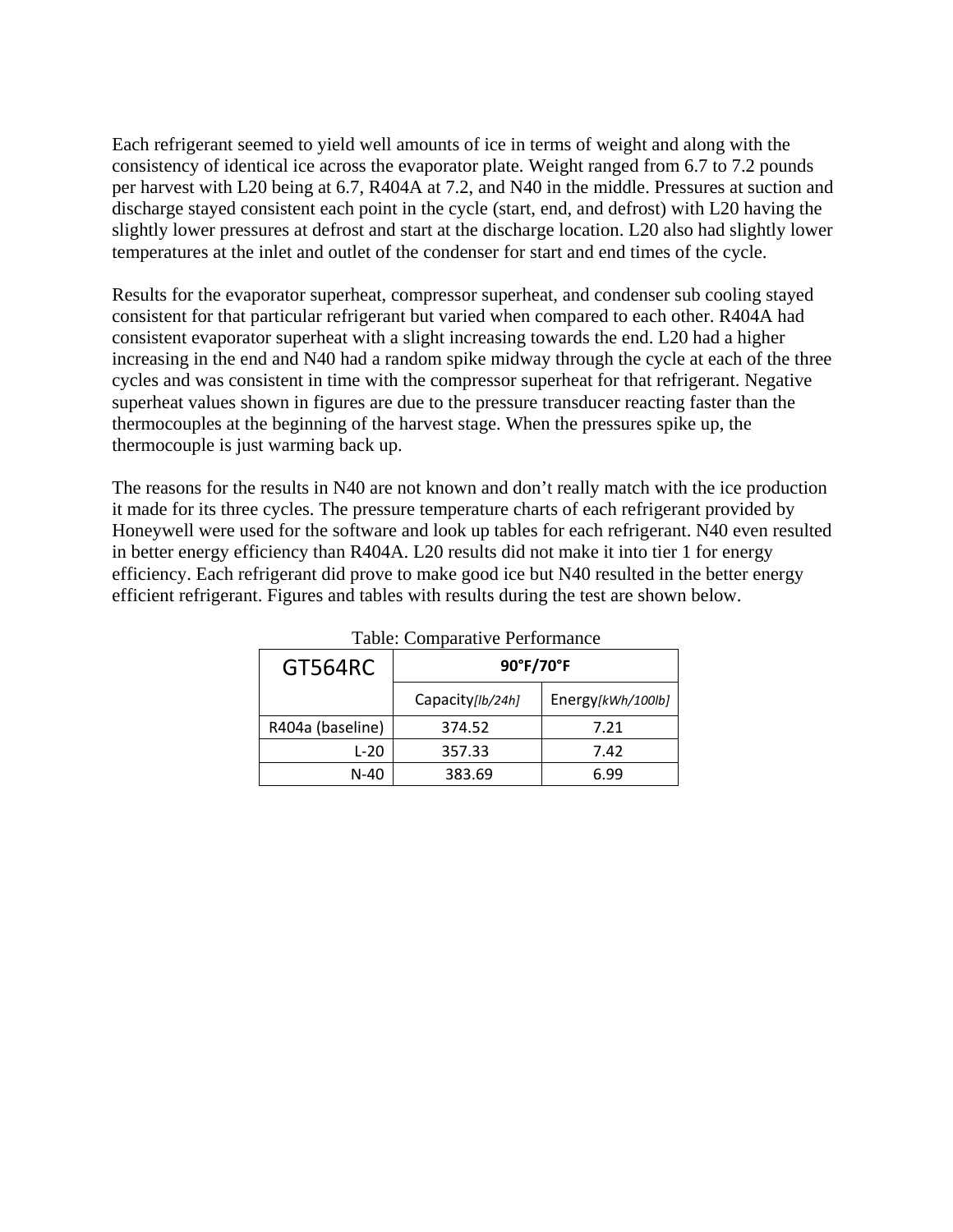

## **Evaporator Superheat Recorded for Three Cycles**

**Figure 1 R404A Evaporator Superheat**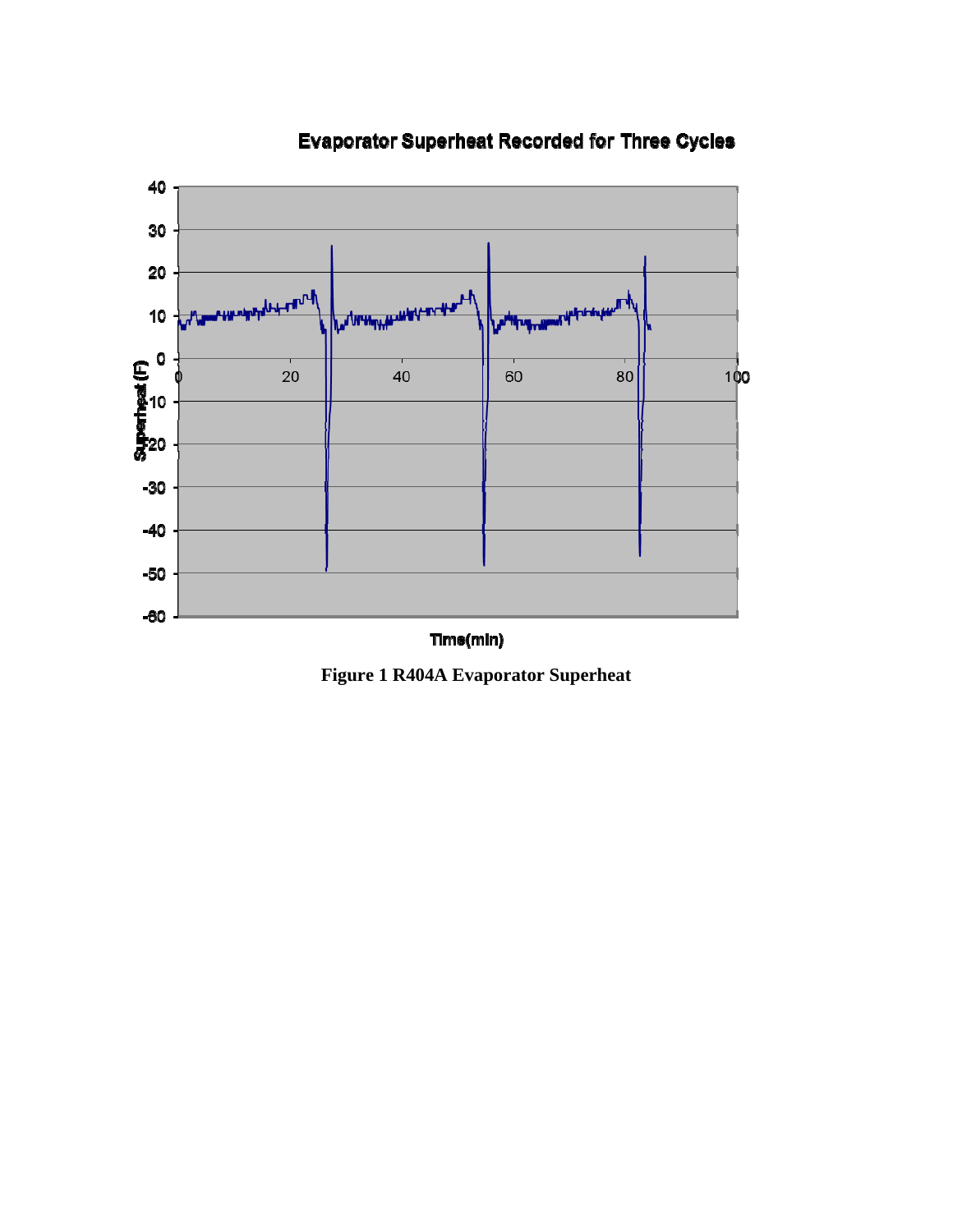

## **Evaporator Superheat Recorded for Three Cycles**



**Figure 2 L20 Evaporator Superheat**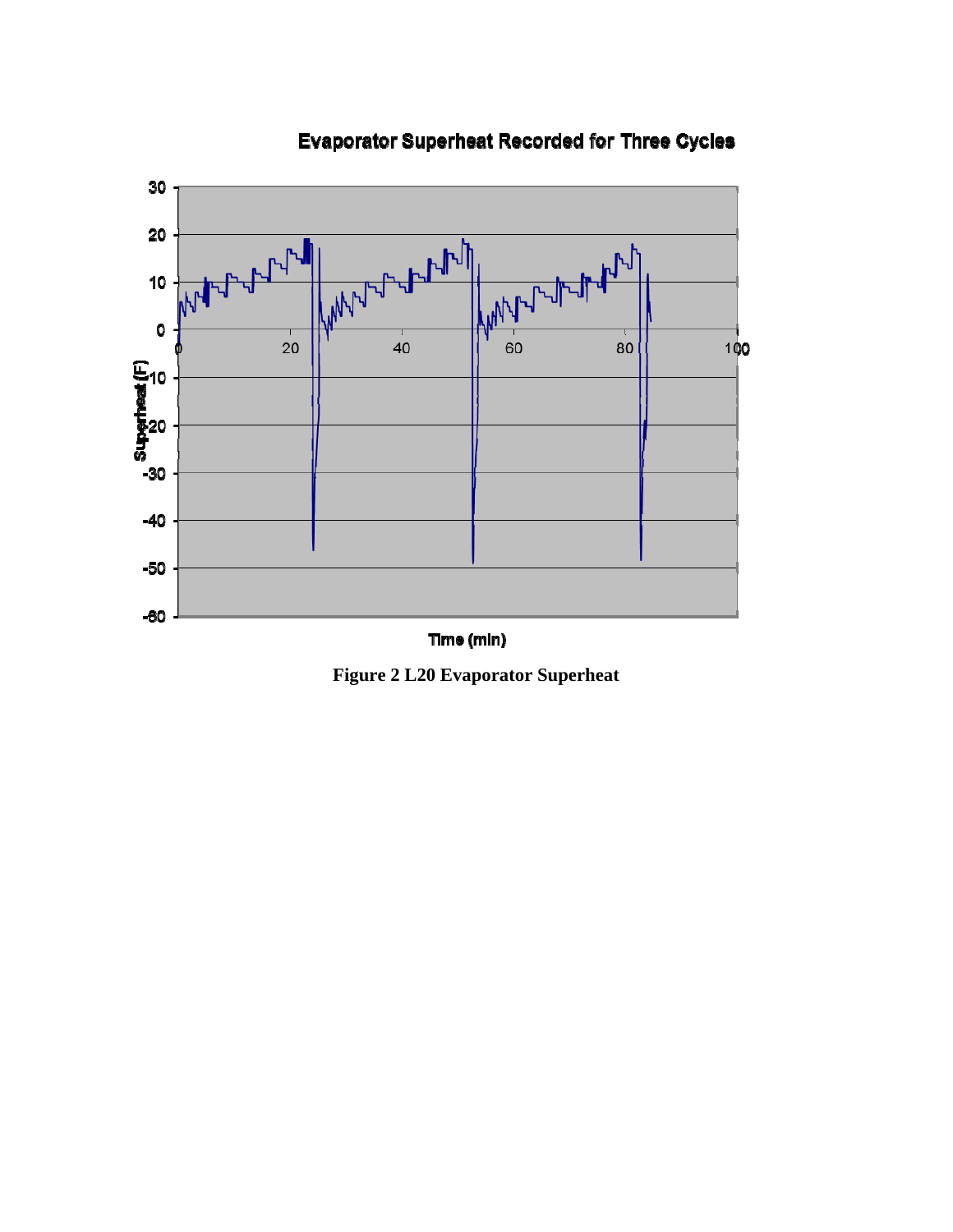

# **Evaporator Superheat Recorded for Three Cycles**

**Figure 3 N40 Evaporator Superheat**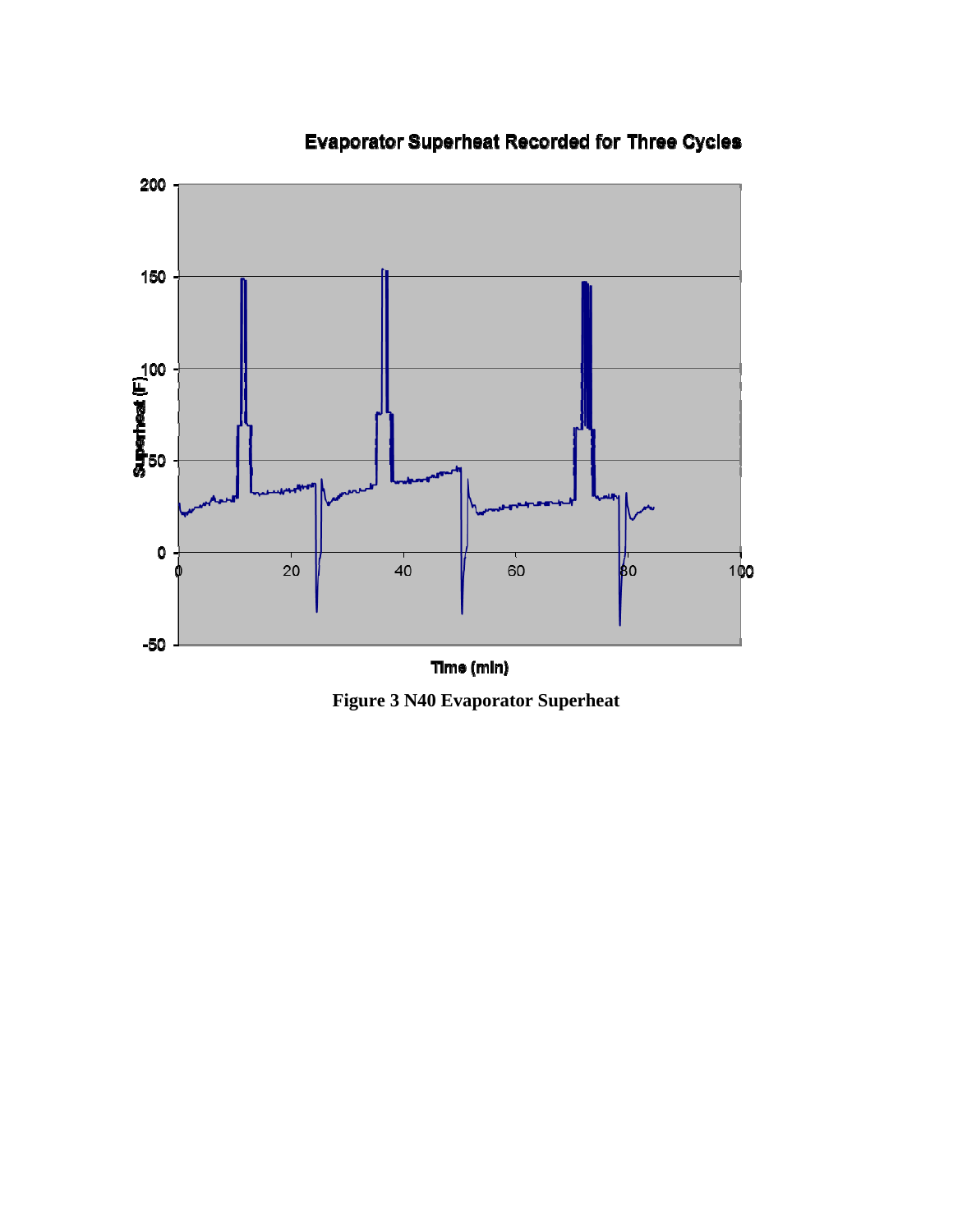

**Compressor Superheat Recorded for Three Cycles** 

**Figure 4 R404A Compressor Superheat**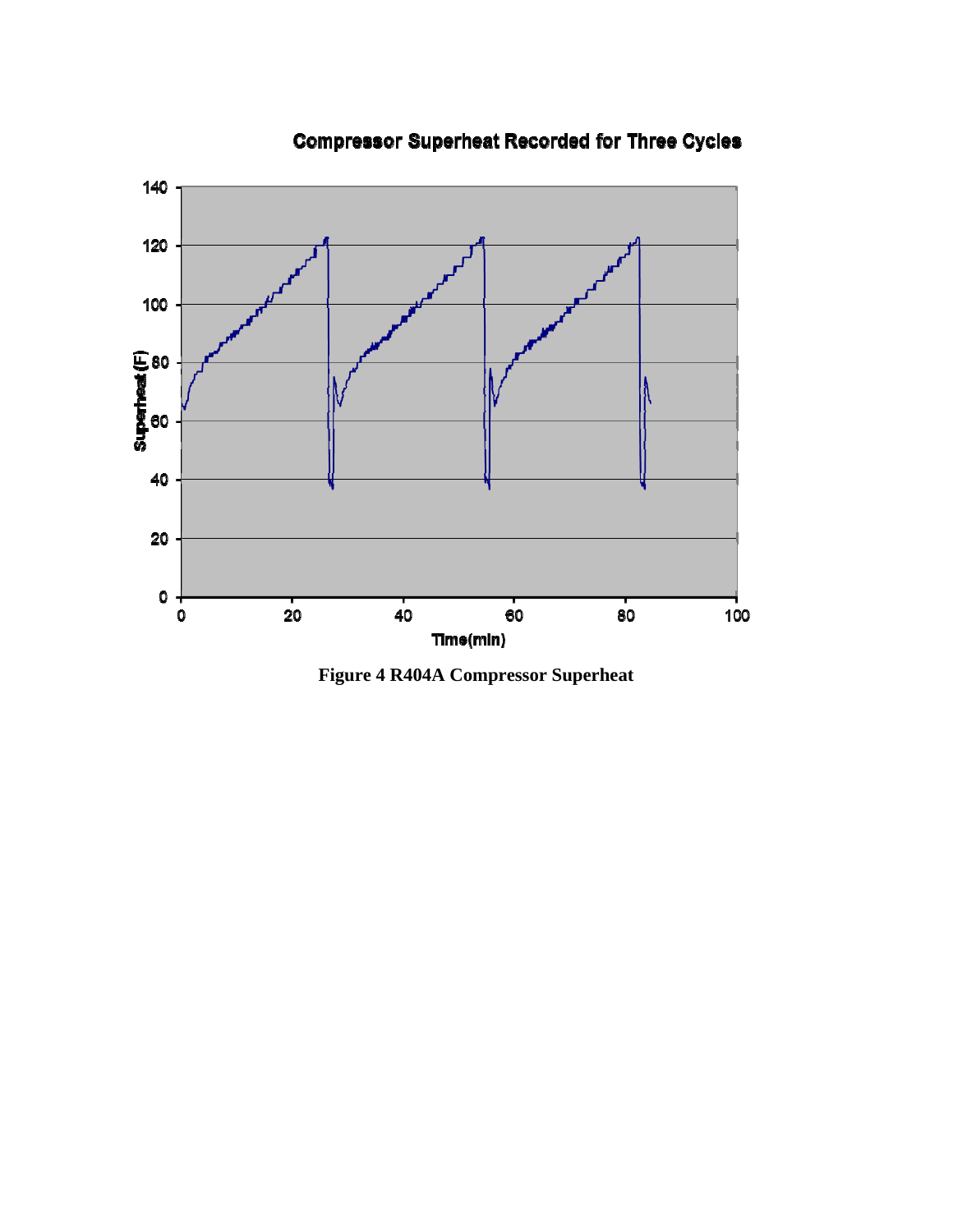

## **Compressor Superheat Recorded for Three Cycles**

**Figure 5 L20 Compressor Superheat**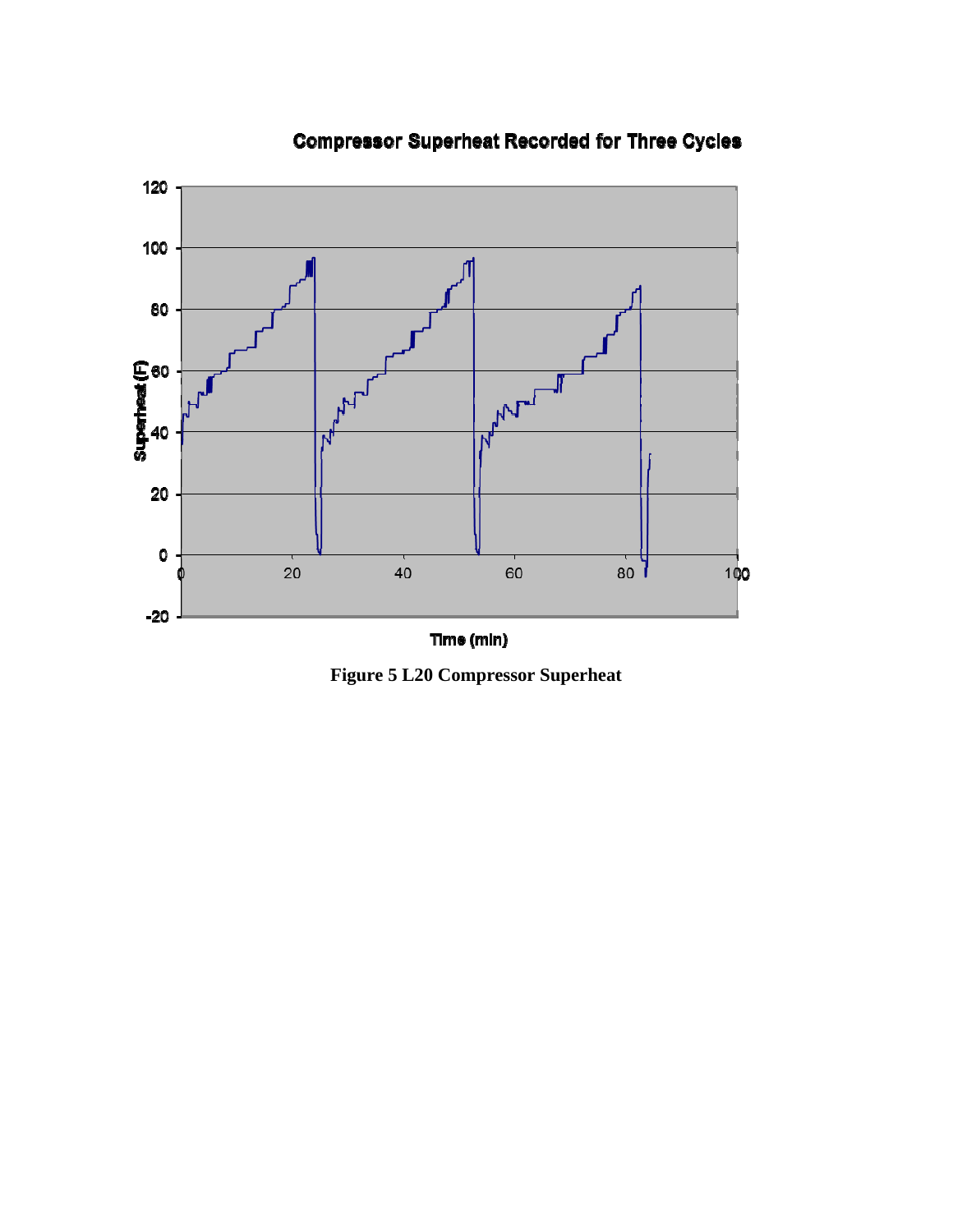

# **Compressor Superheat Recorded for Three Cycles**

**Figure 6 N40 Compressor Superheat**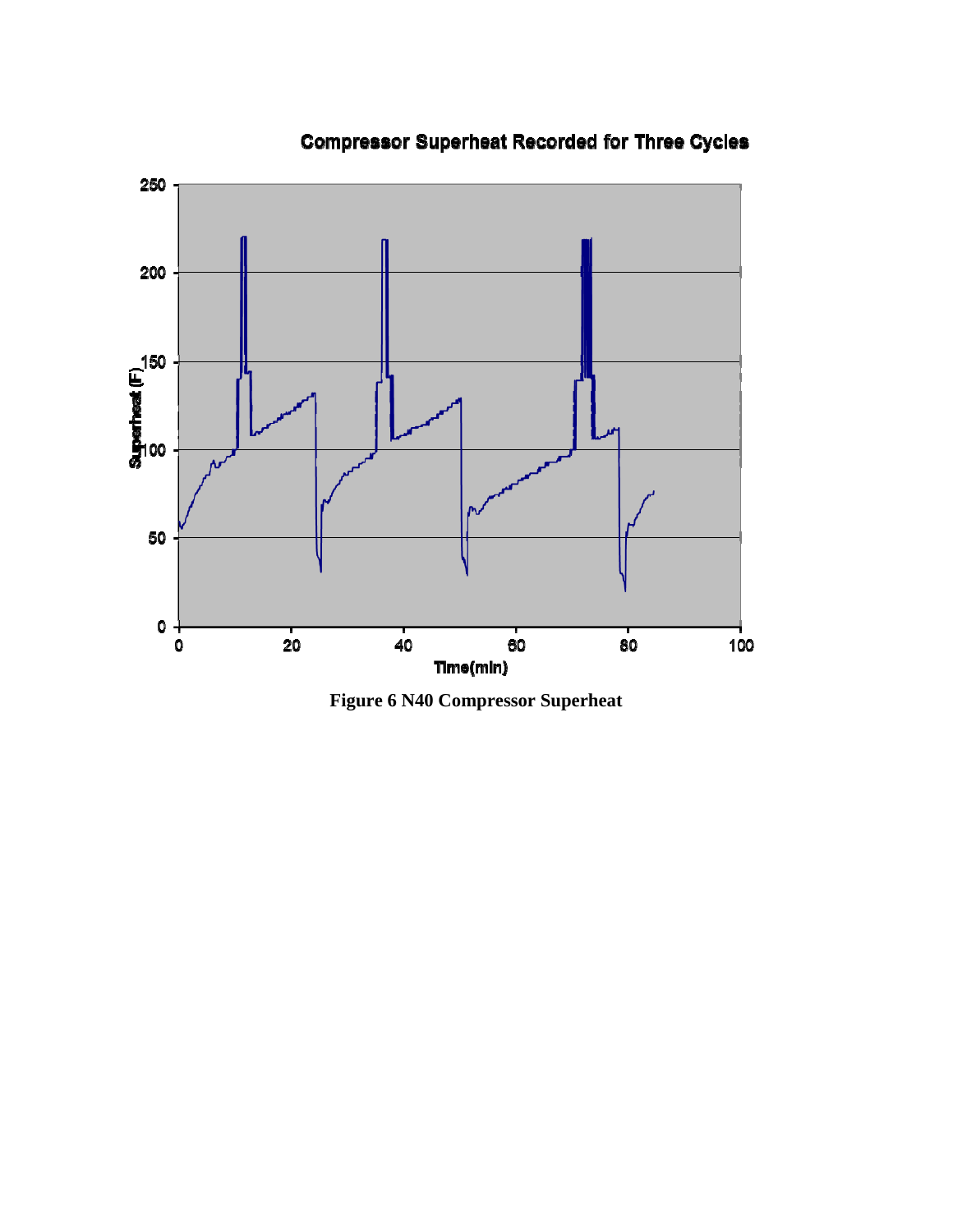

## **Condenser Subcool Recorded for Three Cycles**

**Figure 7 R404A Condenser Sub Cooling**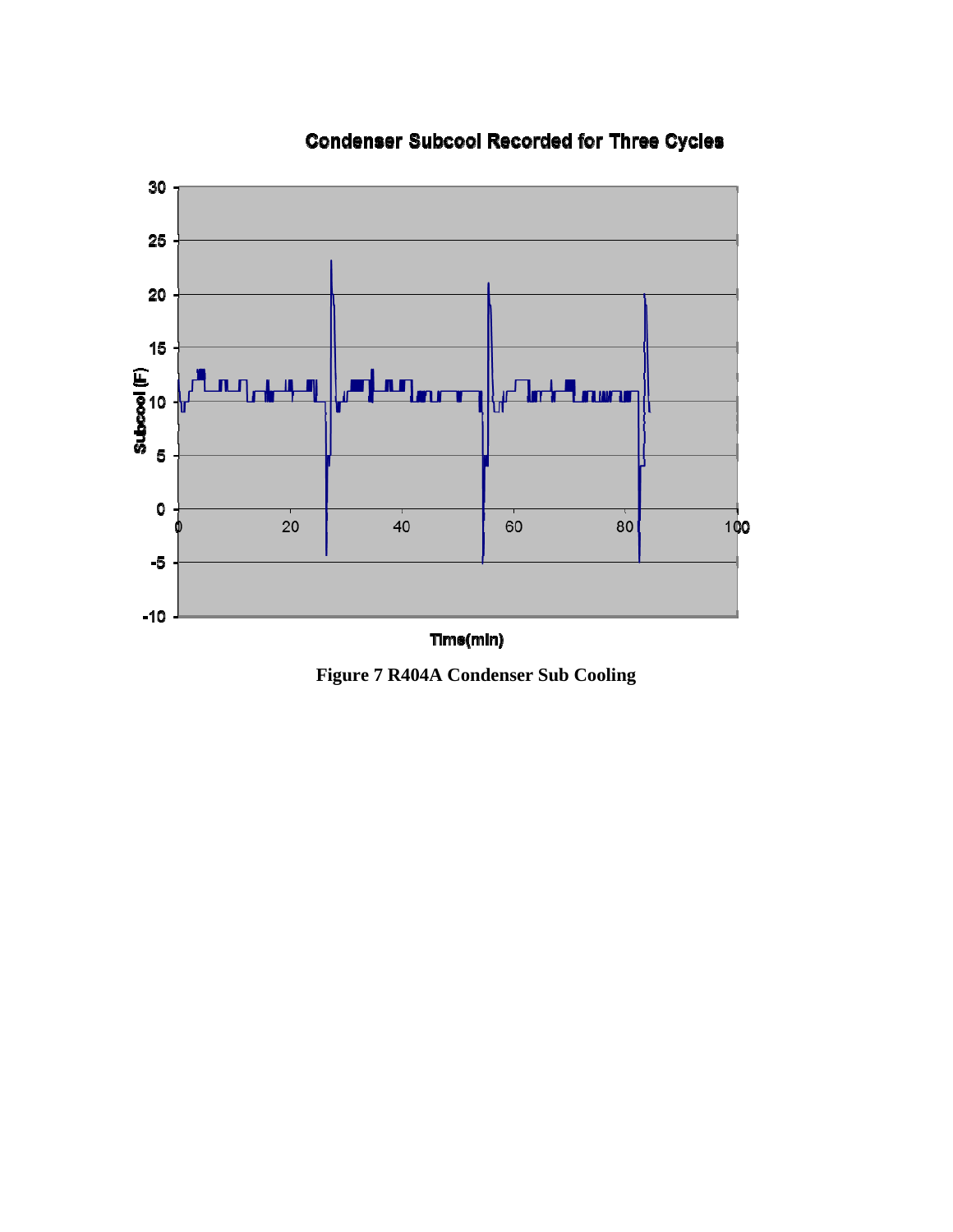

**Condenser Subcool Recorded for Three Cycles** 

Time (min)

**Figure 8 L20 Condenser Sub Cooling**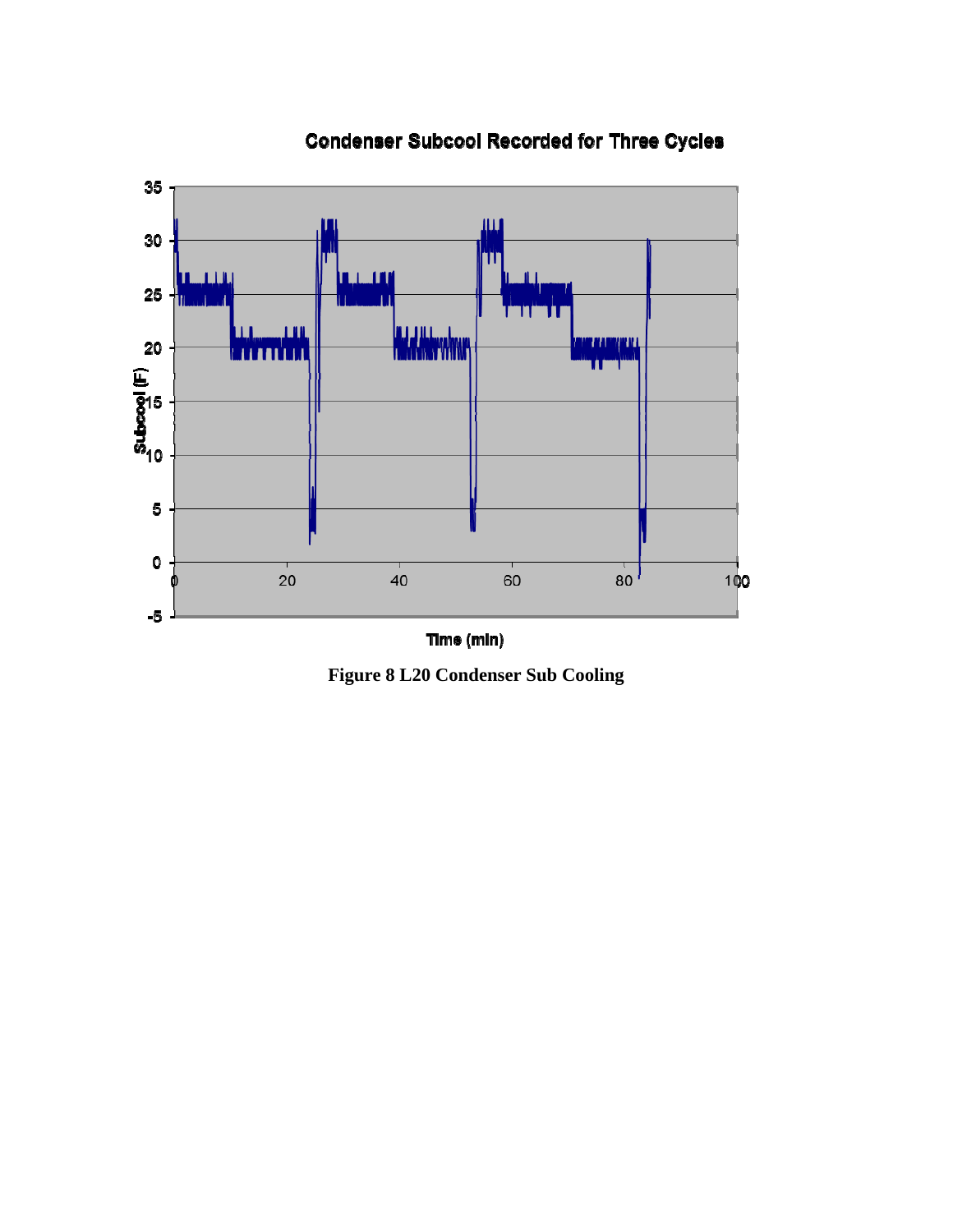

## **Condenser Subcool Recorded for Three Cycles**

**Figure 9 N40 Condenser Sub Cooling**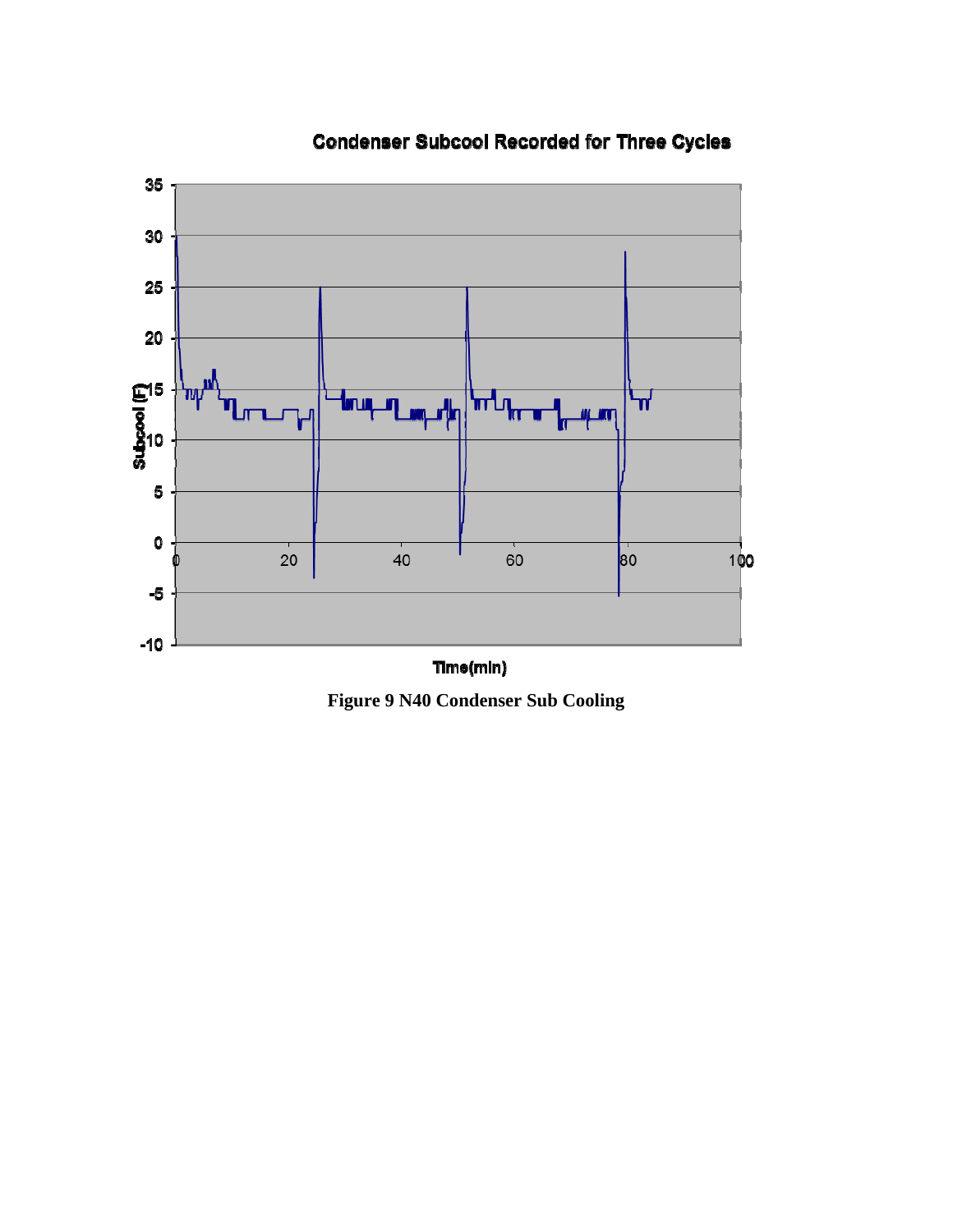| Cvcle | <b>Suct. Press.</b><br><b>Start (PSIG)</b> | <b>Suct. Press.</b><br>End | <b>Suct. Press.</b><br><b>Defrost</b> | Dis. Press. Start<br>(PSIG) | Dis. Press.<br>End | Dis. Press.<br><b>Defrost</b> |
|-------|--------------------------------------------|----------------------------|---------------------------------------|-----------------------------|--------------------|-------------------------------|
|       | 56                                         |                            | 144                                   | 268                         | 191                | 238                           |
|       | 64                                         |                            | 133                                   | 270                         | 194                | 262                           |
|       | 63                                         | 26                         | 140                                   | 271                         | 185                | 256                           |
|       | 64                                         | つつ                         | 134                                   | 273                         | 188                | 256                           |

### **Table 1 R404A Pressure Measurements**

|       |                   |                     | <b>Ice Batch Weight</b> |           |            | <b>Potable</b><br>Water |
|-------|-------------------|---------------------|-------------------------|-----------|------------|-------------------------|
| Cvcle | <b>Cycle Time</b> | <b>Defrost Time</b> | $(lbs)$                 | Lbs/24 Hr | kWh/100lbs | (gal)                   |
|       | T#27m16s2ms       | T#55s925ms          | 7.2                     | 380.24    | 7.03       | 0.971                   |
|       | T#28m8s563ms      | T#56s827ms          | 7.13                    | 364.83    | 7.39       | 0.965                   |
|       | T#27m56s837ms     | T#55s924ms          | 7.13                    | 367.38    | 7.36       | 0.967                   |
| 4     | T#27m43s308ms     | T#59s533ms          | 7.21                    | 374.52    | 7.21       | 0.986                   |

**Table 2 R404A Ice Cycle Measurements** 

|       | Cond. Inlet Temp (F) |       | Cond. Outlet Temp (F) |     |  |
|-------|----------------------|-------|-----------------------|-----|--|
| Cycle | <b>Start</b>         | End   | <b>Start</b>          | End |  |
|       |                      |       | o,                    |     |  |
|       |                      | l I h | 84                    |     |  |
|       |                      |       |                       |     |  |
|       |                      |       |                       |     |  |

#### **Table 3 R404A Condenser Temp Measurements**

| Cvcle | <b>Suct. Press.</b><br><b>Start (PSIG)</b> | Suc. Press.<br>End | <b>Suct. Press.</b><br><b>Defrost</b> | Dis. Press. Start<br>(PSIG) | Dis. Press.<br>End | Dis. Press.<br><b>Defrost</b> |
|-------|--------------------------------------------|--------------------|---------------------------------------|-----------------------------|--------------------|-------------------------------|
|       | 33                                         | 21                 | 120                                   | 240                         | 171                | 216                           |
|       | 53                                         |                    | l 15                                  | 246                         | 179                | 219                           |
|       | 53                                         |                    |                                       | 247                         | 181                | 180                           |
|       | 54                                         | 29                 | 128                                   | 247                         | 174                | 183                           |

**Table 4 L20 Pressure Measurements** 

| Cvcle | <b>Cycle Time</b> | <b>Defrost Time</b> | <b>Ice Batch</b><br>Weight (lbs) | $Lbs/24$ Hr | $kWh/100$ lbs | <b>Potable</b><br>Water<br>(gal) |
|-------|-------------------|---------------------|----------------------------------|-------------|---------------|----------------------------------|
|       | T#25m6s779ms      | T#1m3s141ms         | 6.66                             | 381.89      | 6.71          | 1.02                             |
| 2     | T#28m33s817ms     | T#1m1s337ms         | 6.99                             | 352.39      | 7.46          | 1.019                            |
|       | T#30m13s817ms     | T#1m12s161ms        | 7.02                             | 334.37      | 7.98          | 1.019                            |
| 4     | T#28m443ms        | T#1m3s141ms         | 6.95                             | 357.33      | 7.42          | 1.021                            |

**Table 5 L20 Ice Cycle Measurements**